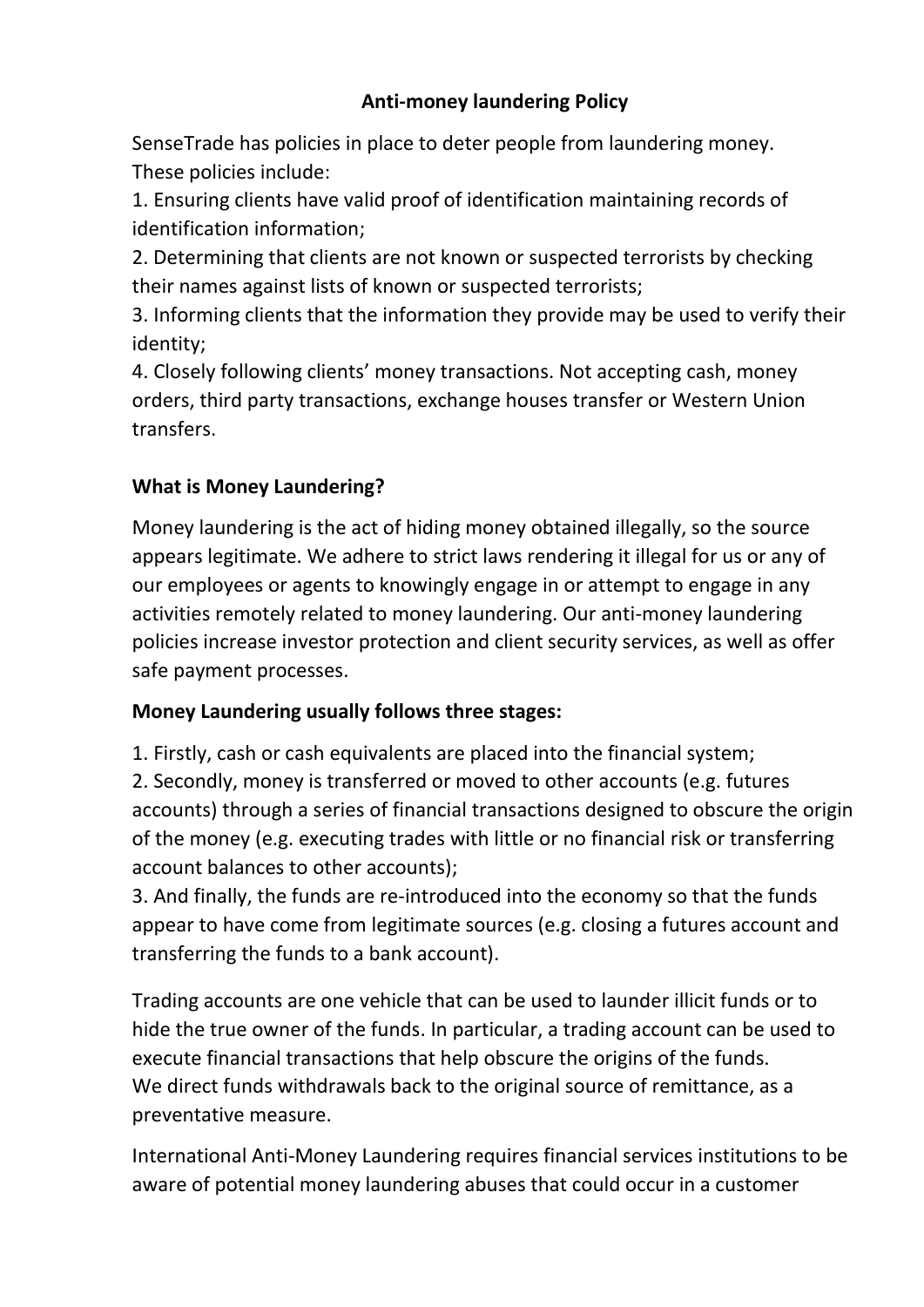account and implement a compliance program to deter, detect and report potential suspicious activity.

These guidelines have been implemented to protect our clients.

# **What is anti-money laundering policy?**

Anti-money laundering (AML) is a term mainly used in the financial and legal industries to describe the legal controls that require financial institutions and other regulated entities to prevent, detect, and report money laundering activities.

We treat money laundering as an illegal activity and stands at the forefront of fighting against any criminal activity. We always keep in touch with responsible industry authorities and keep a track of what goes down around, especially when it comes to our account holders.

### **Identification**

The first safeguard against money laundering is sophisticated Know-Your-Client (KYC) verification. To ensure compliance with standard AML regulations, we require the customer to submit the following documentation:

1. Proof of Identification: a clear copy of the front and back of the governmentissued ID, i.e. a valid passport or driver's license.

2. Proof of Residence: an official document issued within the last 3 months, clearly stating the name and address. This can be a utility bill (i.e. water, electric, or landline), or bank statement.

3. Copy of the front and back of the bank card used for the transaction: to ensure the privacy and security, only the last 4 digits of the card must be visible. The client can also cover the CVV code.

4. The Declaration of Deposit.

Please note that regulatory requirements differ in certain countries and we may need to request additional documentation.

# **Monitoring**

We do not accept third-party payments. All deposits must be made in your own name and match the KYC documents submitted. Due to AML regulatory policies, all funds withdrawn must be returned to the exact source from which they were received. This means that funds originally deposited via bank transfer will be returned to the same account when a withdrawal request is made. Equally, if you deposited via credit card, your funds will be returned to the same credit card when a withdrawal request is made.